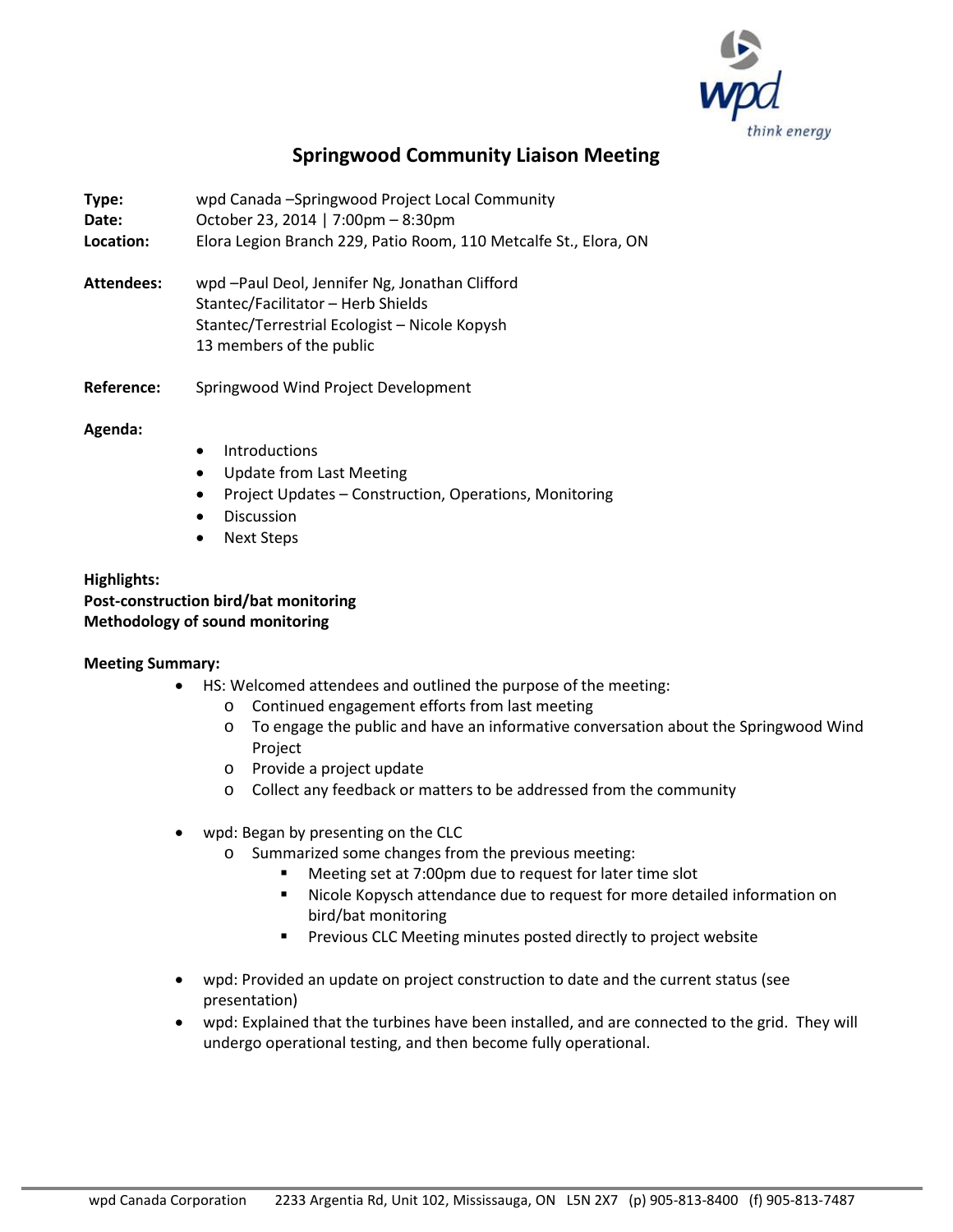## **General Project Questions**

- Q: What is the exact start date of the 20 year operational phase, and what happens at the end of the 20 years?
- A: The start date would begin with full operation (in November, 2014); upon completion of the operational phase, turbines may either be repowered, or decommissioned and dismantled.
- Q: What is the price paid for the power produced?
- A: 13.5 cents/hWh.
- A: Asked how much the project makes per year, and expressed concern about the price paid for wind power in general.
- A: Indicated the previous CLC Meeting Minutes provided figures for power produced and amount paid. Also explained that a developer does not receive any subsidies; they are only paid for the power they produce.
- Q: Asked why the lights can be seen from the ground (when they're meant for planes in the air), and why they're all lit vs. just one.
- A: Explained that these are Transport Canada standards, and must be followed. However, noted that one of the turbine lights has been turned off, and also indicated that wpd would consider any technological advances regarding lighting.
- Q: Concerned about vortices, and their potential effects on hang gliders.
- A: Noted that more information had been added to the CLC3 meeting minutes, and also offered to e-mail the information directly.
- Q: Re-iterated his concerns about his TV reception.
- A: Requested the CLC participant to contact wpd directly with specific symptoms, and noted wpd could begin addressing the issue.
- Q: Asked how much authority the MOECC had over the project, and whether they could theoretically order the project to stop altogether.
- A: Explained wpd Canada must follow many regulations and that theoretically, the MOECC (as well as other approval authorities) could stop the project.
- Q: What happens if the federal study on wind power and health identifies potential health problems?
- A: No one study would be considered conclusive; it would add to the body of literature surrounding wind energy.
- Q: Pressed wpd staff to answer whether wpd would stop the project if the study concluded there were health effects.
- A; Responded that wpd would look to the government to make any changes if necessary but again emphasized that the results, whatever they may be, would only add to the body of literature.

## **Emission/Immission Testing (Sound)**

- Q: Wanted to know who was responsible for the emission/immission testing.
- A: wpd contracts the completion of the tests, and the results are sent to the government.
- Q: How many turbines will be tested (emission)?
- A: Explained emission testing happens at every turbine, and that the immision measurement account for all turbines (cumulative).
- Q: Is the immission testing a single or cumulative measurement?
- Immission testing is cumulative. Q: Where is the sound measured from?
- A: Emissions are measured at each turbine, and immissions are measured at the point of highest predicted reception.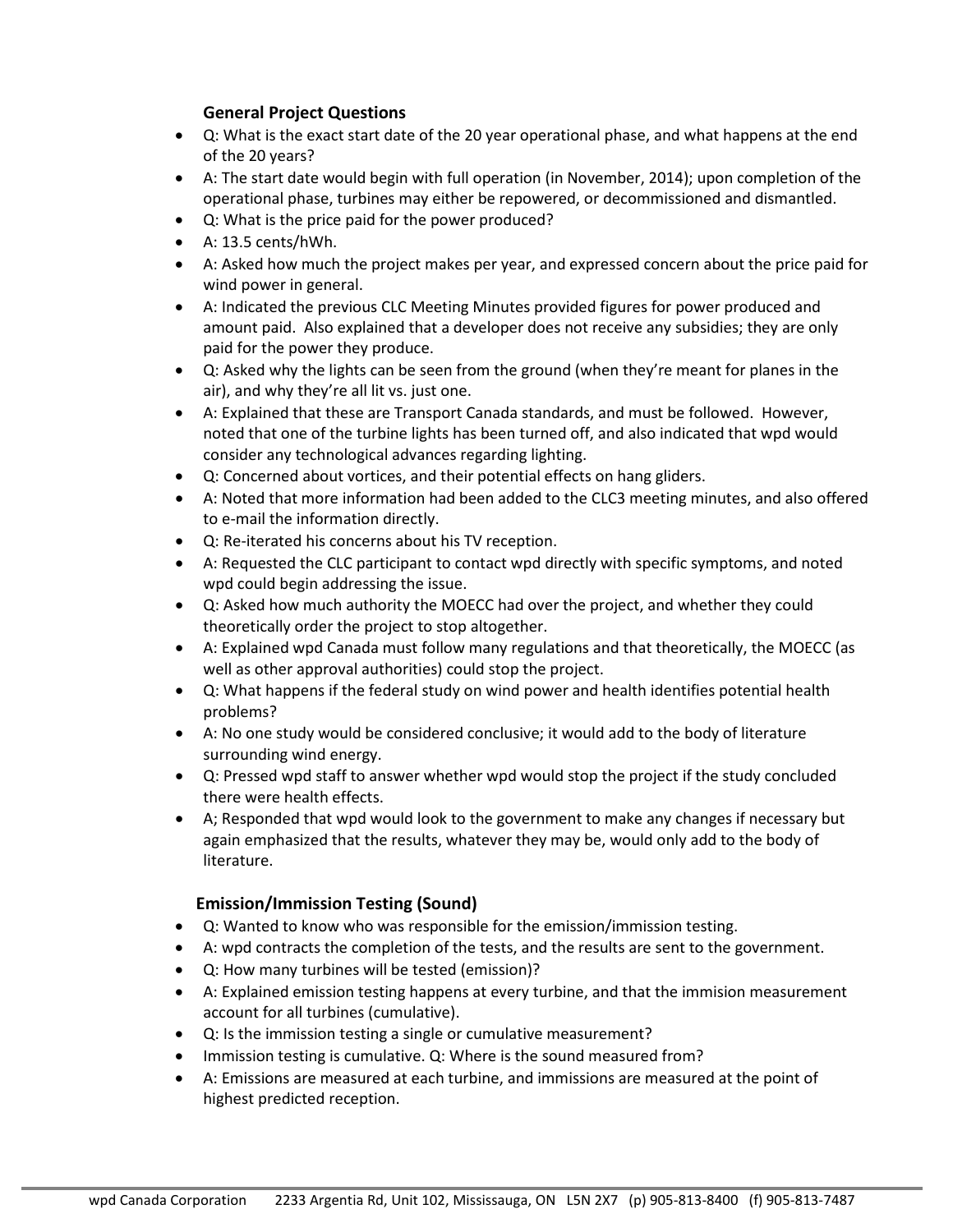- Q: When are the tests conducted, and at what operating speed?
- A: Testing is generally completed in the spring and in the fall, in order to measure maximum sound levels.
- Q: What is the maximum sound level permitted?
- A: Sound levels cannot exceed 40dBA.
- Q: What weighting is used to measure sound levels?
- A: A-weighting will be used.
- Q: Will the sound from transformers be measured?
- A: There is virtually no sound emitted from the transformers, which are located at the base of the tower.
- Q: How exactly will the measuring be carried out?
- A: The sound measurements are done over time, and will be measured both at non-operational and operational times to determine the baseline.
- Q: Will infrasound be measured? (concerns about health)
- A: There is ongoing study about infrasound, but the academic literature suggests there aren't any effects on human health. Infrasound is not included in the noise tests.

## **Bird and Bat Monitoring, Natural Environment**

- Q: What is considered an "acceptable" level of deaths/turbine during bird/bat monitoring, and what would happen in the scenario where these numbers are exceeded?
- A: Numbers were outlined in the presentation. In the scenario where these numbers are exceeded, mitigation/contingency measures must be put in place. These measures were also discussed in the presentation. Stantec also noted mitigation measures are monitored for effectiveness.
- Q: Who conducts the bird/bat monitoring surveys?
- A: Stantec conducts the surveys they are contracted by wpd, but are independent professional consultants.
- Q: Are scavengers of dead birds/bats accounted for? If so, how?
- A: Stantec explained that measurements are corrected to account for several things, including scavengers: carcasses are left around the turbine base, and the scavenger rate of these control carcasses will be used to correct measurements.
- Q: Will the carcasses increase the presence of other predators?
- A: Stantec noted they had not seen any evidence to suggest so, as the observed mortalities are quite low.
- Q: Are there any impacts to organisms under and near ground, such as worms?
- A: Stantec has not observed any impacts in their monitoring experience.
- Q: What is the circumference of the monitoring area from the base of the turbine?
- A: Bird monitoring surveys are done in 5m increments, out to 50m away from the turbine base. These numbers are based on scientific evidence from Environment Canada's standards from observed results.
- Q: What if the area is "unsearchable", i.e. corn during crop season?
- A: Calculations can correct for unsearchable areas.
- Q: Asked if it's possible for a concerned citizen to attend some of the surveys.
- A: Stantec noted it would depend on the developer

#### **General comments:**